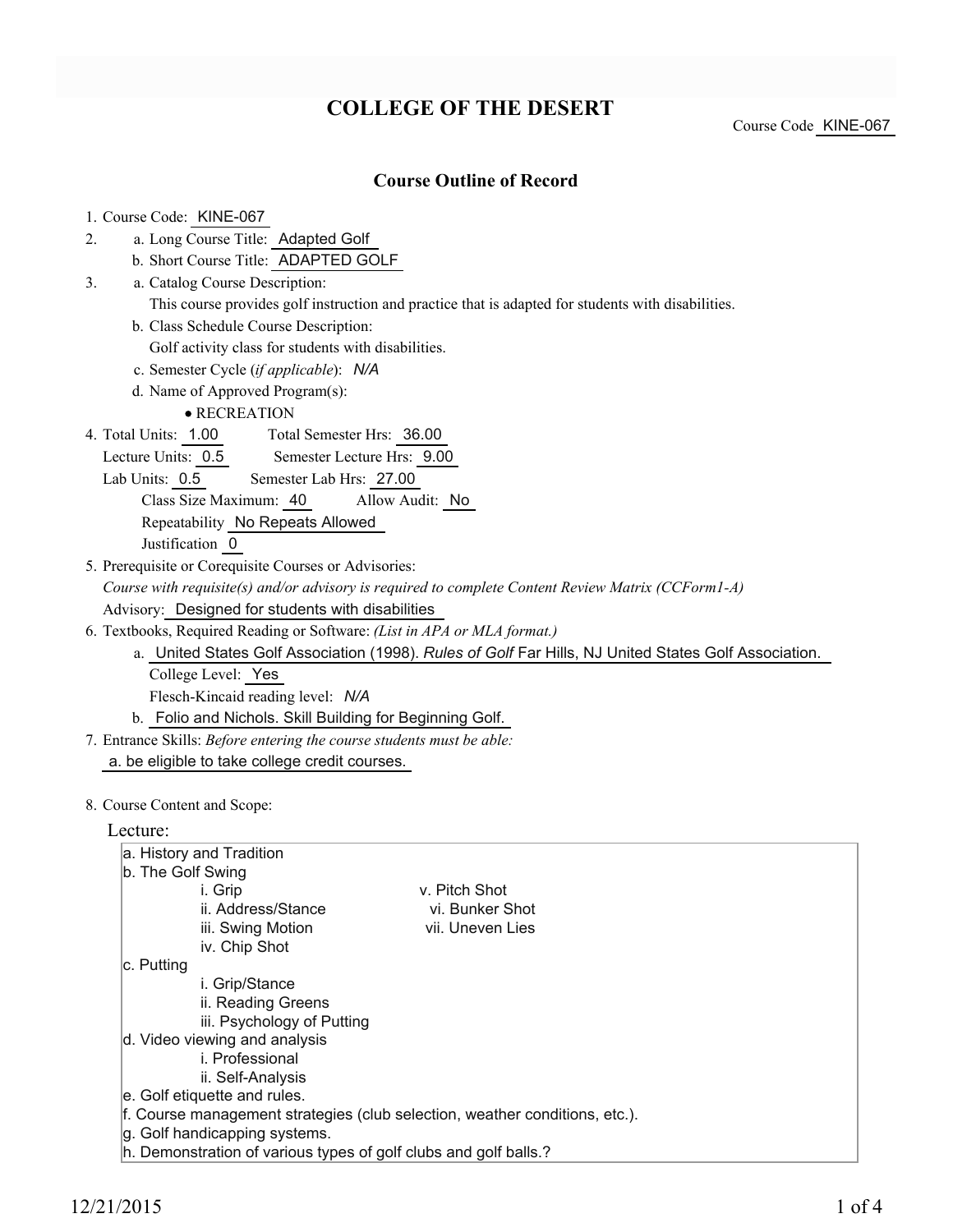Lab: *(if the "Lab Hours" is greater than zero this is required)*

| a. The Golf Swing          |  |  |
|----------------------------|--|--|
| i. Grip                    |  |  |
| ii. Address/Stance         |  |  |
| iii. Swing Motion          |  |  |
| iv. Chip Shot              |  |  |
| v. Pitch Shot              |  |  |
| vi. Bunker Shot            |  |  |
| vii. Uneven Lies           |  |  |
| b. Putting                 |  |  |
| i. Grip/Stance             |  |  |
| ii. Reading Greens         |  |  |
| iii. Psychology of Putting |  |  |
|                            |  |  |

- 9. Course Student Learning Outcomes:
	- 1. Demonstrate the techniques for the performance of golf skills which take into account their individual capabilities and needs.
	- 2. Cite and apply the rules for disability golf.
	- 3. Display proper golf etiquette.

10. Course Objectives: Upon completion of this course, students will be able to:

a. Recognize and demonstrate correct mechanical techniques for the performance of golfing skills to meet their individual needs.

- b. Identify and properly apply the rules of the game.
- c. Apply course management strategies.
- d. Identify and apply acceptable etiquette during game play.
- e. Develop an appreciation for the game that will enhance their enjoyment.
- f. Demonstrate an understanding of safety and injury prevention.

Methods of Instruction: *(Integration: Elements should validate parallel course outline elements)* 11.

- a. Activity
- b. Demonstration, Repetition/Practice
- c. Discussion
- d. Individualized Study
- e. Laboratory
- f. Lecture
- g. Observation
- h. Participation

Other Methods:

a. Class handouts. b. Class viewing and extra-class viewing of golf videos: Techniques, rules, and etiquette.

12. Assignments: (List samples of specific activities/assignments students are expected to complete both in and outside of class.) In Class Hours: 36.00

Outside Class Hours: 18.00

- a. In-class Assignments
	- a. Skill practice.
- b. Out-of-class Assignments
	- a. Reading assignments with written reports.
	- b. Readings in magazines and periodicals (give report).
	- c. Attend golf tournaments.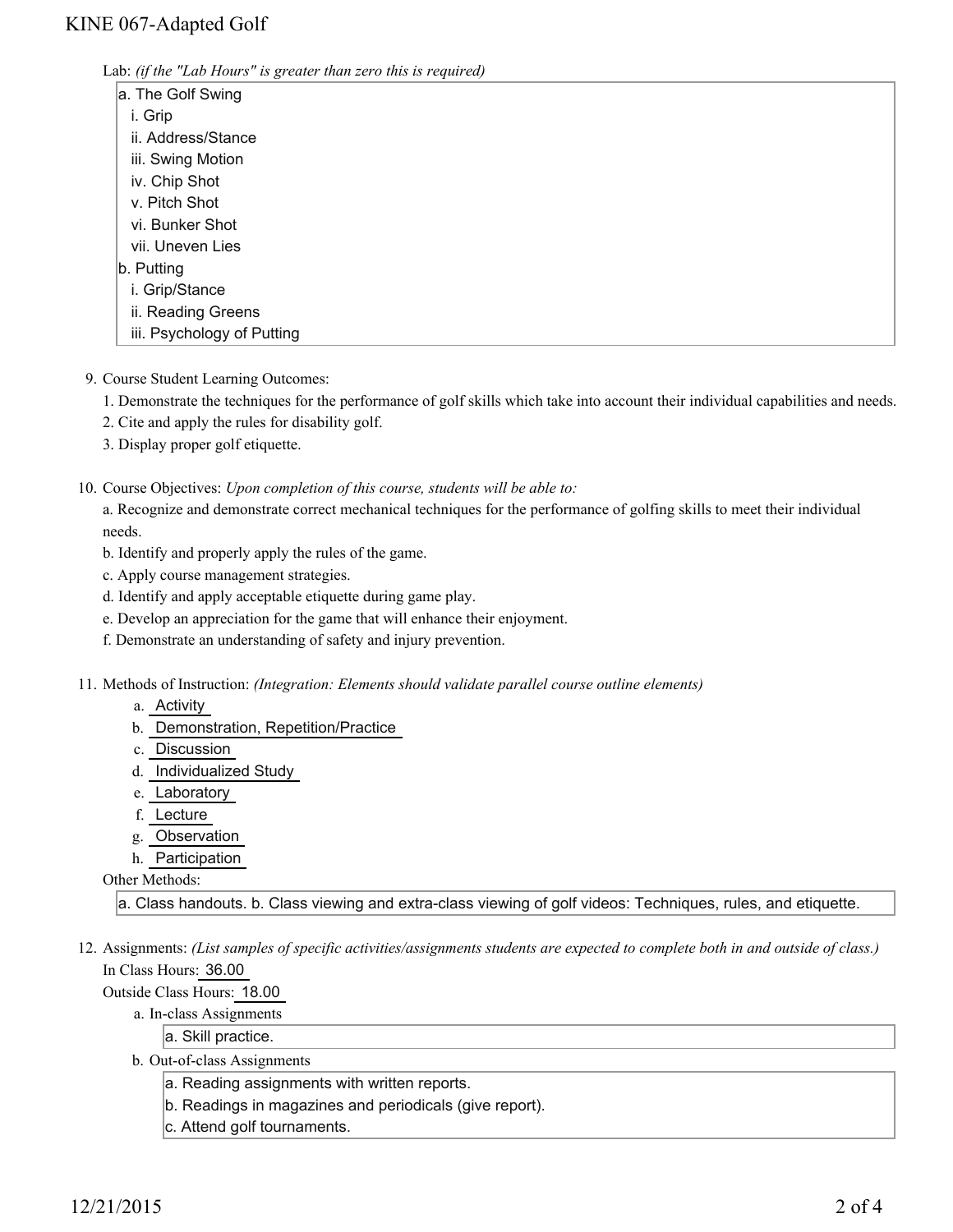### KINE 067-Adapted Golf

- 13. Methods of Evaluating Student Progress: The student will demonstrate proficiency by:
	- College level or pre-collegiate essays
	- Written homework
	- Critiques
	- Self-paced testing
	- Laboratory projects
	- Field/physical activity observations
	- Presentations/student demonstration observations
	- Group activity participation/observation
	- Self/peer assessment and portfolio evaluation
	- True/false/multiple choice examinations
	- Student participation/contribution
- 14. Methods of Evaluating: Additional Assesment Information:

|     | 14. Methods of Evaluating: Additional Assesment Information:                                                                                                                                                                                                                                                                                                                                                                                                                                                                                                                                                                                                                                                                       |                      |                      |                     |
|-----|------------------------------------------------------------------------------------------------------------------------------------------------------------------------------------------------------------------------------------------------------------------------------------------------------------------------------------------------------------------------------------------------------------------------------------------------------------------------------------------------------------------------------------------------------------------------------------------------------------------------------------------------------------------------------------------------------------------------------------|----------------------|----------------------|---------------------|
|     | 15. Need/Purpose/Rationale -- All courses must meet one or more CCC missions.<br>PO-GE C5 - Personal Growth and Development<br>Exhibit habits of intellectual exploration, personal responsibility, and well being.<br>IO - Personal and Professional Development<br>Demonstrate an understanding of ethical issues to make sound judgments and decisions.                                                                                                                                                                                                                                                                                                                                                                         |                      |                      |                     |
|     | 16. Comparable Transfer Course                                                                                                                                                                                                                                                                                                                                                                                                                                                                                                                                                                                                                                                                                                     |                      |                      |                     |
|     | <b>University System</b><br>Campus                                                                                                                                                                                                                                                                                                                                                                                                                                                                                                                                                                                                                                                                                                 | <b>Course Number</b> | <b>Course Title</b>  | <b>Catalog Year</b> |
|     | 17. Special Materials and/or Equipment Required of Students:                                                                                                                                                                                                                                                                                                                                                                                                                                                                                                                                                                                                                                                                       |                      |                      |                     |
|     | <sup>18.</sup> Materials Fees:<br>Required Material?                                                                                                                                                                                                                                                                                                                                                                                                                                                                                                                                                                                                                                                                               |                      |                      |                     |
|     | <b>Material or Item</b>                                                                                                                                                                                                                                                                                                                                                                                                                                                                                                                                                                                                                                                                                                            |                      | <b>Cost Per Unit</b> | <b>Total Cost</b>   |
|     | 19. Provide Reasons for the Substantial Modifications or New Course:                                                                                                                                                                                                                                                                                                                                                                                                                                                                                                                                                                                                                                                               |                      |                      |                     |
| 20. | periodic review and update<br>a. Cross-Listed Course (Enter Course Code): N/A<br>b. Replacement Course (Enter original Course Code): N/A<br>21. Grading Method (choose one): Letter Grade Only                                                                                                                                                                                                                                                                                                                                                                                                                                                                                                                                     |                      |                      |                     |
|     | 22. MIS Course Data Elements<br>a. Course Control Number [CB00]: CCC000290880<br>b. T.O.P. Code [CB03]: 83580.00 - Adapted Physical Educatio<br>c. Credit Status [CB04]: D - Credit - Degree Applicable<br>d. Course Transfer Status [CB05]: A = Transfer to UC, CSU<br>e. Basic Skills Status [CB08]: 2N = Not basic skills course<br>f. Vocational Status [CB09]: Not Occupational<br>g. Course Classification [CB11]: Y - Credit Course<br>h. Special Class Status [CB13]: S - Approved for Disability<br>i. Course CAN Code [CB14]: N/A<br>j. Course Prior to College Level [CB21]: $Y = Not$ Applicable<br>k. Course Noncredit Category [CB22]: Y - Not Applicable<br>1. Funding Agency Category [CB23]: $Y = Not$ Applicable |                      |                      |                     |